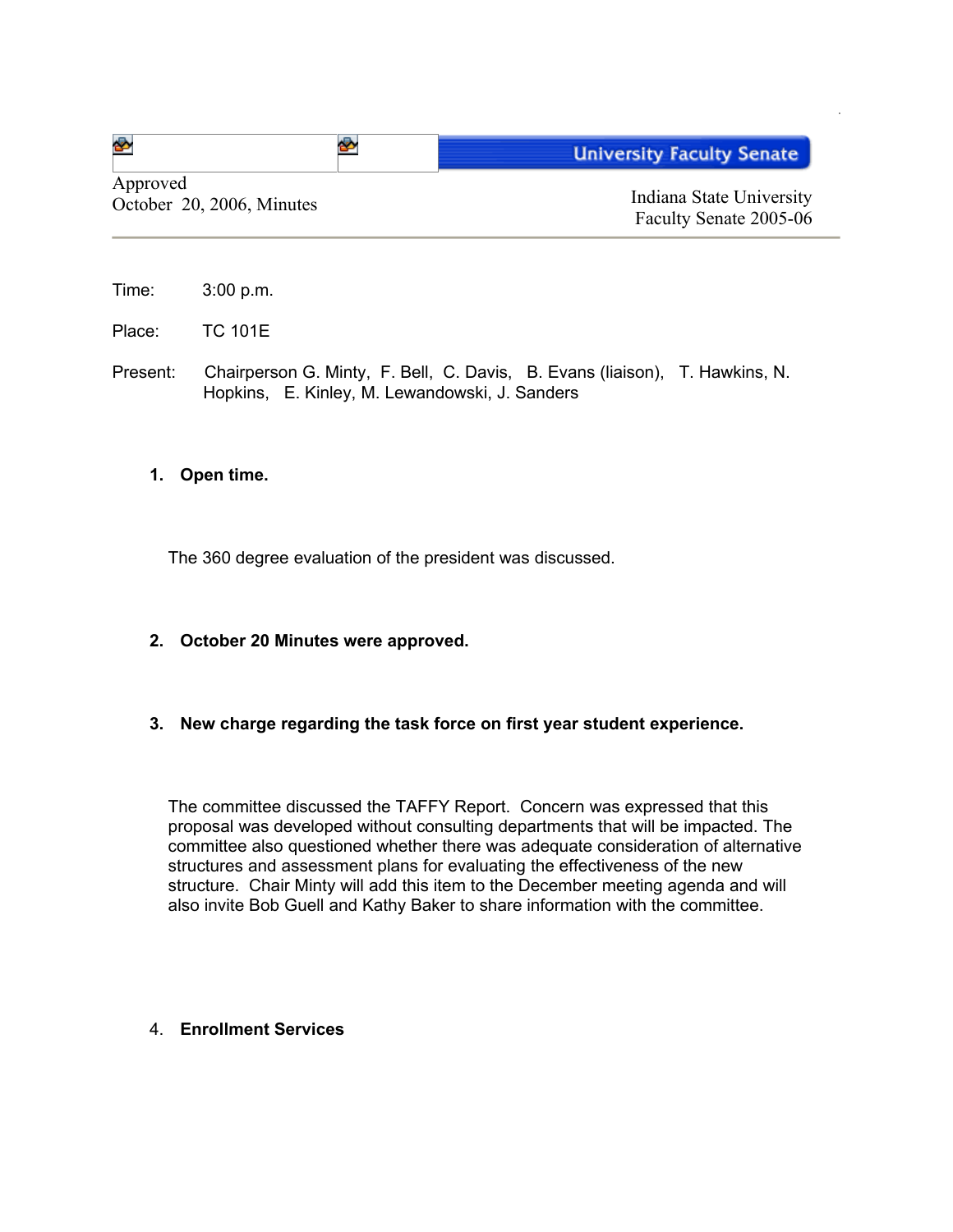Kevin Snider presented enrollment information from the President's report to the Board of Trustees dated September 22, 2006. Snider noted he took over enrollment services on September 1<sup>st</sup> and his main objective has been to implement data-driven decision-making. Snider noted the 26% decrease in first-time freshmen headcount from 2001 to 2006. Part of this decrease can be attributed to the rapid development of the community college system. Snider also noted that the quality of our student population has increased based on the higher GPAs and test scores of freshmen from 2004-2006. There was also a 50% increase in African American Freshmen from 2005 to 2006. Overall there was a 1% decrease in headcount from 2005 to 2006, and a 3% decrease in FTEs indicating an increase in part-time students.

Snider noted that ISU's market share is highest in counties with a low number of high school graduates. He also pointed out that many of these counties are projected to have a declining number of high school graduates. ISU needs to get a foot-hold in the large population counties of the state.

Snider then presented strategies to increase market share in 12 large targeted counties and 8 feeder counties. These plans were broken down by activities to increase county awareness, high-school awareness and student specific activities. He noted that we may not hit our target figures, but at least we have targets we are shooting for. The impact of these strategies is hard to assess at this early date.

The committee discussed these strategies and the need for program level recruiting. Faculty involvement in the recruiting process was also discussed.

It was agreed that committee members send their comments and concerns to the Chairperson who shall compile them and draft the response.

The meeting adjourned at 5:10 p.m.

Respectfully submitted,